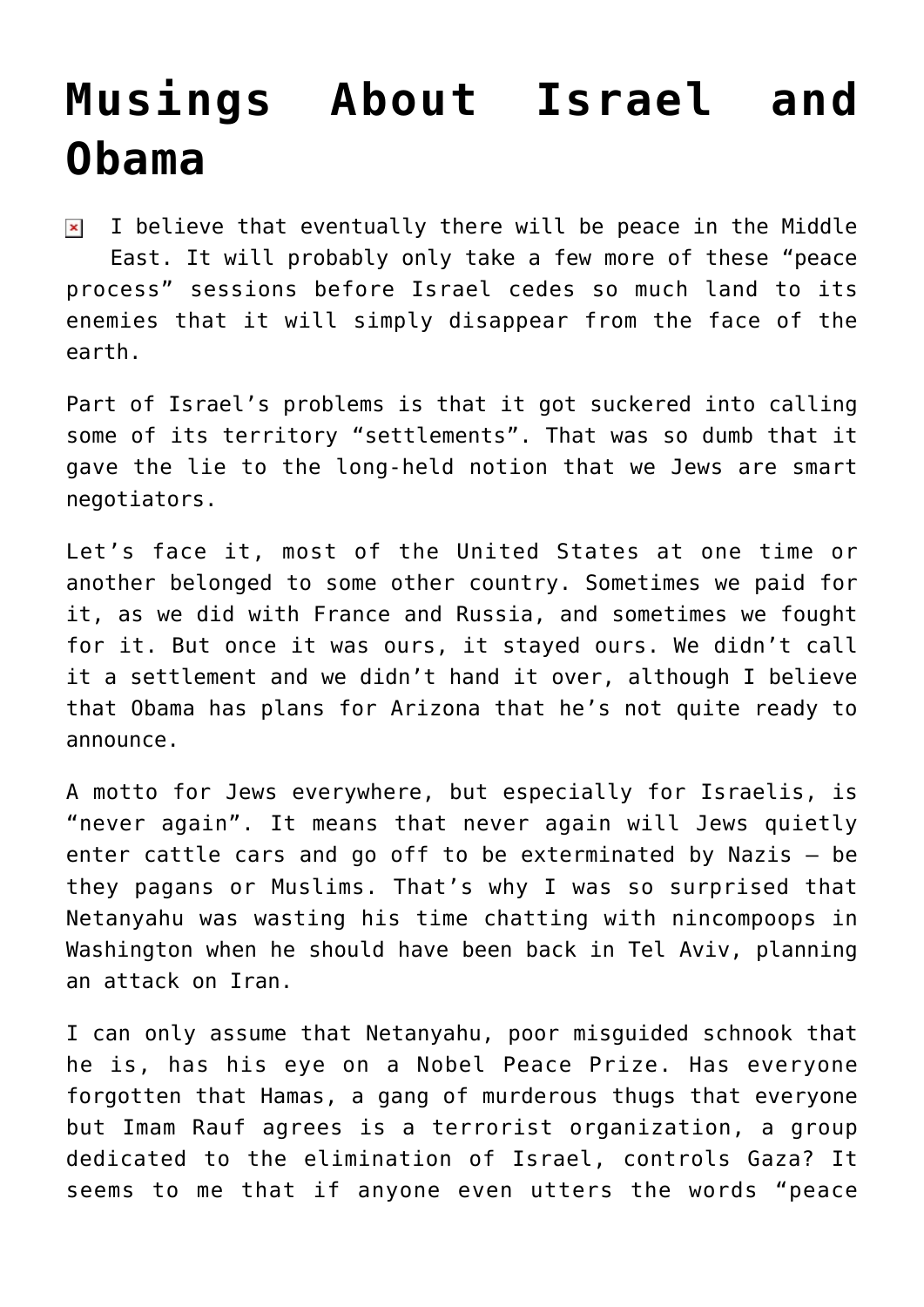process" within earshot of an Israeli prime minister, he should run in the opposite direction.

Speaking of Hamas reminds me that when people suggest that democracy is the answer to peace on earth, I say it's a load of hooey. Democracy sounds good, but it all comes down to who's voting. In Gaza, Turkey, New York, Minnesota and California, we can readily see the downside of democracy.

The tragic truth is if Iran gets its nukes, "never again" will be as absurd a motto as "hope and change" because, for Israelis, there won't be an "again."

I am not the least bit surprised that, considering his family background and his 20- year affiliation with the Trinity United Church, Obama favors the Arabs and the Muslims in the Middle East. What does astonish me is the silence and apparent acquiescence of Jewish politicians like Charles Schumer, Henry Waxman, Barbara Boxer, Brad Sherman and Dianne Feinstein, who invariably play the Israel card in order to garner votes and fill their war chests when they're campaigning, but are mute when their party leader shows his obvious preference for the other side.

When Obama was first elected, bigoted liberals predicted that, because he was a black man, a white conservative, no doubt a Tea Bagger, would do him in.

Fortunately, in spite of allowing party crashers to slip into the White House, the Secret Service has managed to keep him safe. I, for one, never believed he was in any greater danger than any other president. In fact, I was confident that his greatest risk is that he might fall victim to an exploding ego.

Frankly, I think Obama is the least competent chief executive in my lifetime. And, no, I didn't forget Jimmy Carter. However, if you say that to a liberal, he'll defend Obama, insisting that the president isn't concerned with details